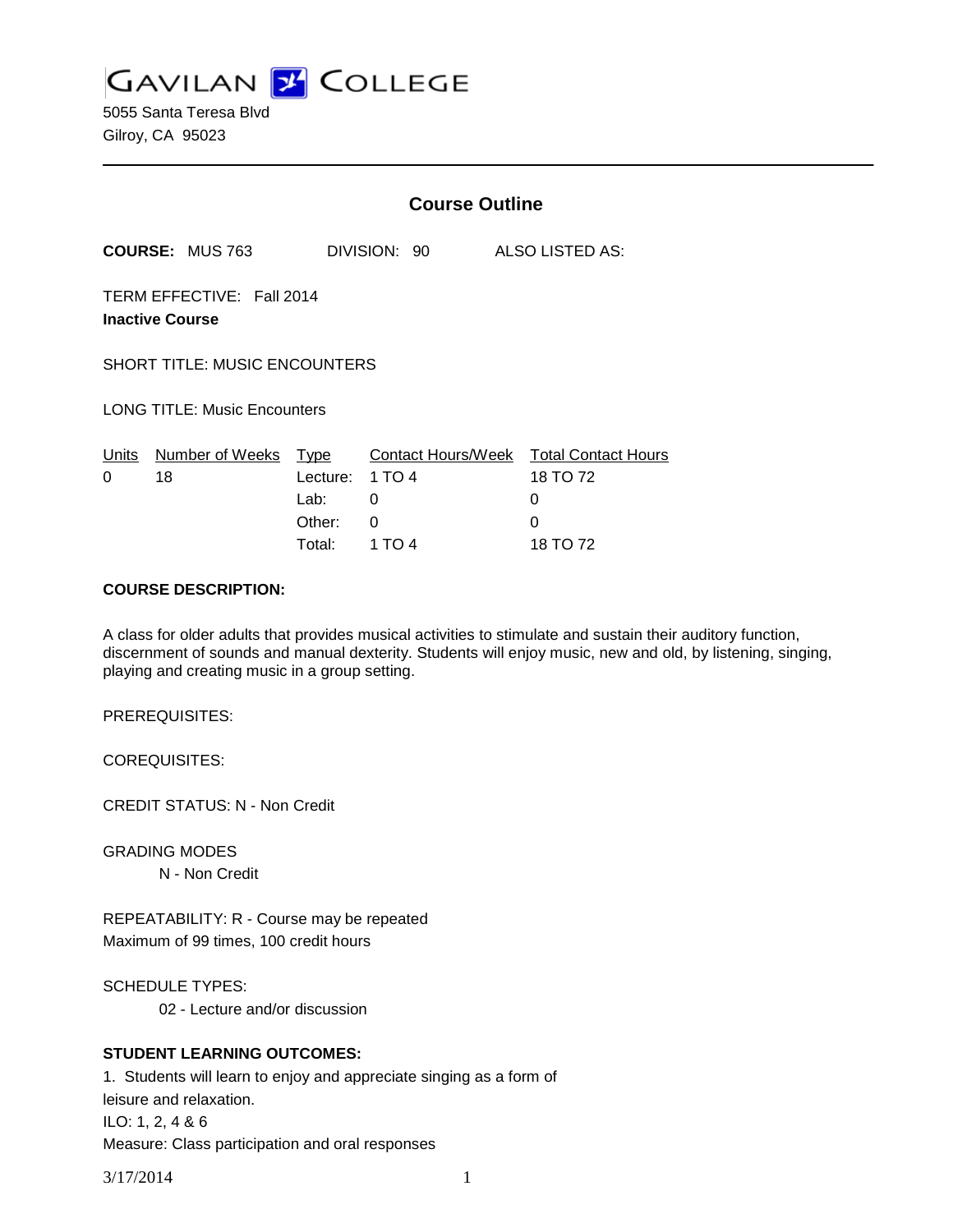2. The student will select one musical instrument or vocal art form to contribute to the final group musical performance. ILO: 5, 1, 2, 7, & 6 Measure: Performance and class participation 3. Students will recognize that the physical changes that accompany the aging process are normal and that compensation skills can be learned to mitigate some of the effects of the aging process. ILO: 1, 2, 5, & 6 Measure: Oral responses and demonstration 4. Under supervision, each student will organize an appropriate self-directed music program to be used as a warm-up activity. ILO: 5, 6, 2, 1, & 4 Measure: Project and demonstration 5. Students will discover and verbally state three qualities or characteristics of the various types of musical ensembles. ILO: 1, 2, 7, & 6 Measure: Class participation and oral responses

### **CONTENT, STUDENT PERFORMANCE OBJECTIVES, OUT-OF-CLASS ASSIGNMENTS**

Inactive Course: 03/10/2014

WEEK 1 2 HOURS

The students will be given the class overview and expectations. Students will review basic anatomy and physiology for a complete understanding of the losses in auditory and small muscle dexterity that can occur because of the aging process. Students will also learn some compensation skills for dealing with the physical losses that have already occurred. The students will recognize that some hearing loss does occur during the aging process because of deterioration of the cochlea and the thickening of the tympanic membrane. High frequency and consonant sounds are the first signs that some hearing loss has occurred. Students will discover that in spite of these physical changes that they can still enjoy musical activities as form of recreation and enjoyment. Students will complete an assessment of recreational and leisure time activities to determine physical limitations and musical interests. Individual students will be asked to bring their musical interest of choice to the next class meeting. WEEK 2 2 HOURS

Under the supervision of the instructor each student will organize a self-directed music activity to be used during the first 10 minutes of class as a warm-up activity. The topic of Musical Instruments and Ensembles is presented. Students will learn the properties of musical sound, which are described as the qualities of: pitch, duration, volume and timbre. Sound is produced either vocally by singing or by playing a musical instrument. The voice as a musical instrument is the most natural and most often used and is recognized as a universal sound. Vocal ranges and their designations are defined as: soprano, mezzo-soprano and alto for female voices and tenor, baritone and bass for male voices. Students will learn the diversity of musical

3/17/2014 2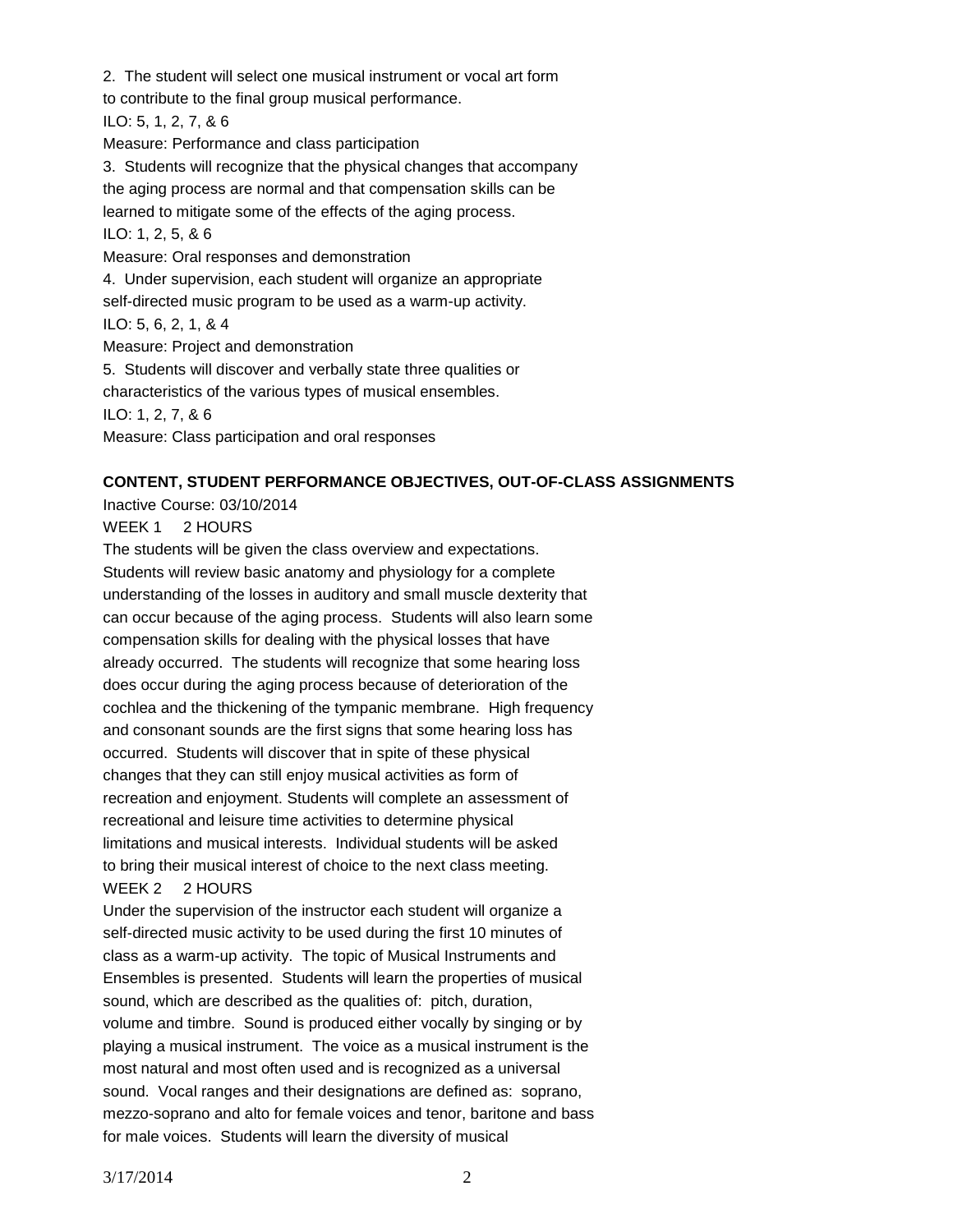instruments from around the world: string, woodwind, brass, percussion and all other instruments. The instructor will use various musical instruments to play for the students and check for their understanding of the diversity of sounds that are produced. Homework assignment: Students will create a musical instrument from a natural substance that can be struck, plucked or that is rubbed to produce a musical sound. WEEK 3 2 HOURS

Self-directed Warm-up Activity. Homework Assignment follow-up: Students will share their musical creations and perform a 15-30 second "musical piece" in small groups. The various types of performance groups will be presented: Chorus, Choral, a Cappella. The various combinations of this more intimate musical setting are presented. Common forms of chamber ensembles are duos, quintets, quartets, piano, bass/woodwind combinations. Listening activities for each type of Choral Music will be played for the students.

#### WEEK 4 2 HOURS

Self-directed Warm-up Activity. The Orchestra as a performance medium will be presented. The history of the orchestra and its early influences, the seating arrangements, the diversity of the musical instruments and the Conductor as the conduit for the performance are presented. Listening activities for this type of musical performance are presented to check for the student's understanding of the information.

## WEEK 5 2 HOURS

Self-directed Warm-up Activity. The Concert, Marching, Jazz and Rock Bands will be studied through their histories and influences on the music scene. Listening Activities for Concert and Marching Bands are presented to check for the student's understanding of the diversity of sounds.

#### WEEK 6 2 HOURS

Self-directed Warm-up Activity. Discussion continues on Jazz and Rock Bands with their histories and influences on the music scene. Students will share at least one concert that they have attended in the past and describe the "musical happenings" that were occurring during that musical period. Listening activities for Jazz and Rock Bands are presented to check for the student's understanding of the diversity of sounds.

## WEEK 7 2 HOURS

Self-directed Warm-up Activity. Students will begin the process of planning for the group musical ensemble.

### WEEK 8 2 HOURS

Fieldtrip to a musical performance or visitation to a Music Class at Gavilan College. WEEK 9 2 HOURS Continue to practice the musical ensemble WEEK 10 2 HOURS Continue to practice the musical ensemble WEEK 11 2 HOURS